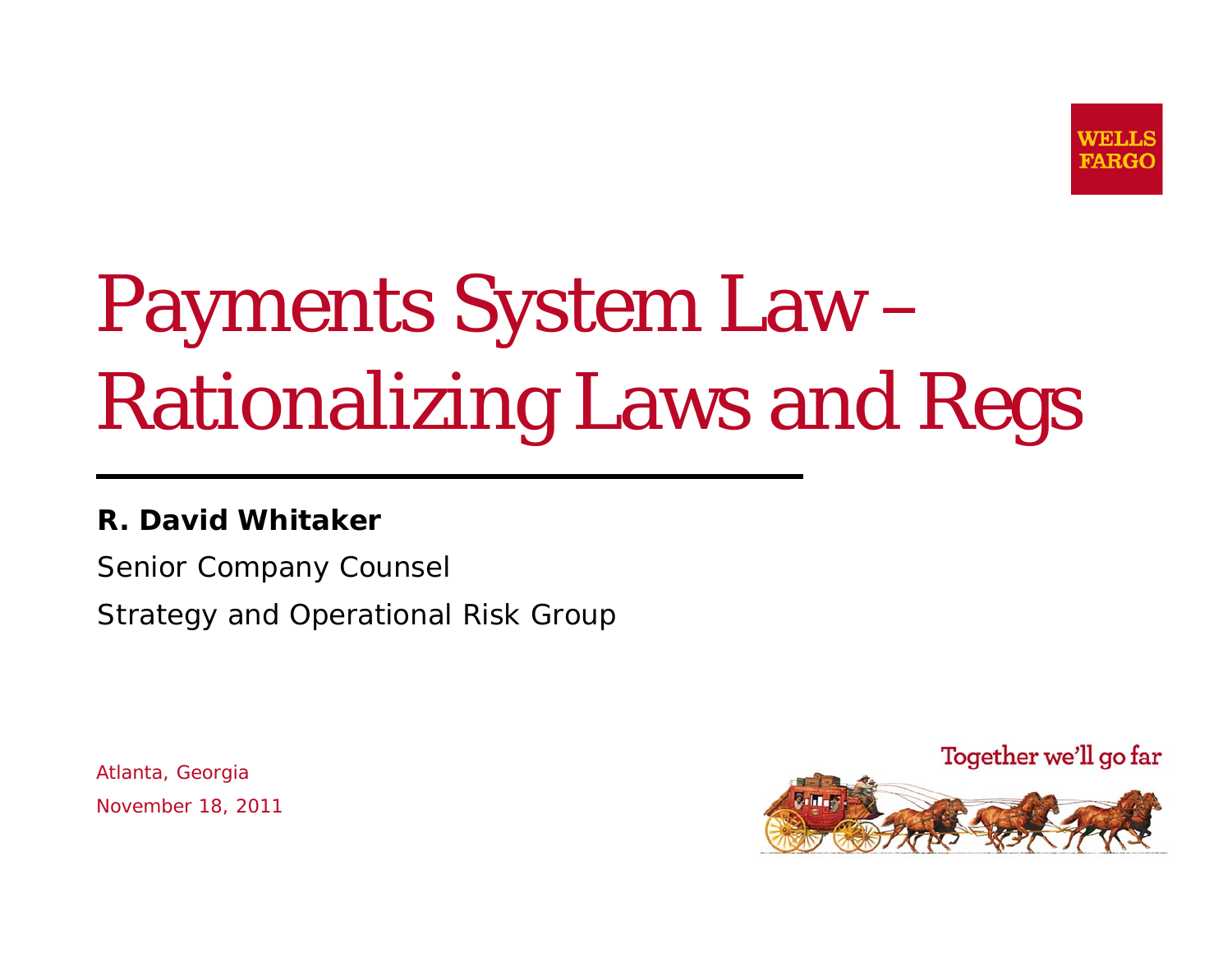# Agenda

- The Payments Law Patchwork
- Drilling Down Intermediary Risk

© 2011 Wells Fargo Bank, N.A. All rights reserved. Portions adapted from materials previously published by R. David Whitaker with the permission of the author. Slides 3, 4 and 5 are from materials previously published by Stephanie Heller, Federal Reserve Bank of New York, and Thomas Fox, Schwartz & Ballen LLP, and are used with the permission of the authors. All opinions expressed are those of the author, and do not represent the views of Wells Fargo. No part of this document may be reproduced or transmitted in any form, by any means (electronic, photocopying, recording or otherwise) without the express prior signed permission of Wells Fargo. This presentation is for purposes of education and discussion. It is intended to be informational only and does not constitute legal advice regarding any specific situation, product or service.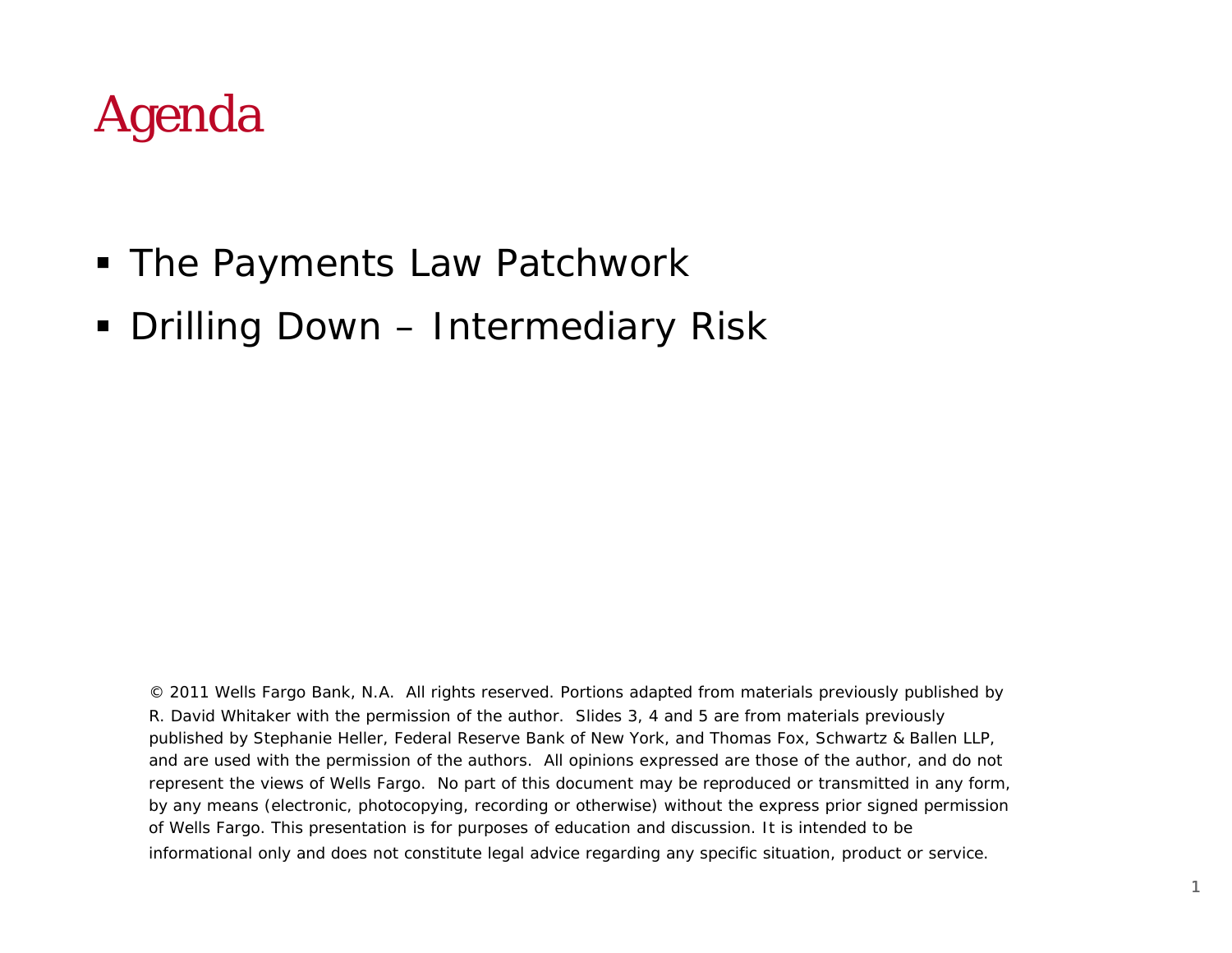### A Snapshot Of The Payments Law Patchwork

**Key laws, regs and rules affecting the processing of payments and the distribution or rights and responsibilities**

#### **Federal**

**Electronic Funds Transfer ActExpedited Funds Availability Act**

- **"Check 21" Check Truncation Act**
- **Regulation E**
- **Regulation J**
- **Regulation CC**

### **State**

- **UCC Article 3**
- **UCC Article 4**
- **UCC Article 4A**
- **UCC Article 9**
- **Money transmitter statutes**
- **Escheat statutes**
- **Private**
	- **NACHA Rules**
	- **ECCHO Rules**

### **Payment Options (and their dopplegangers)**

- **Check (substitute check) (ACH conversion)**
- **h hr c d ih c c ih c ih c ih c ih c ih c ih c ih c ih c ih c ih c ih c ih c ih c ih c ih c ih c ih c**  $\blacklozenge$ 
	- $\bullet$ **Draft**
	- ٠ **"Alternate check" (substitute check)(ACH conversion)**
	- $\bullet$ **Credit ACH – single or recurring**
	- $\bullet$ **Debit ACH – single or recurring**
	- $\bullet$  **Reg. E access devices**
		- **Debit Card**
		- **ATM Card**
		- **Uncoupled debit card**
		- **Obopay/cellphone**
		- **Payroll cards**
		- **EBT cards**
	- $\bullet$ **General Purpose Reloadable Cards**
	- $\bullet$ **Wire transfer**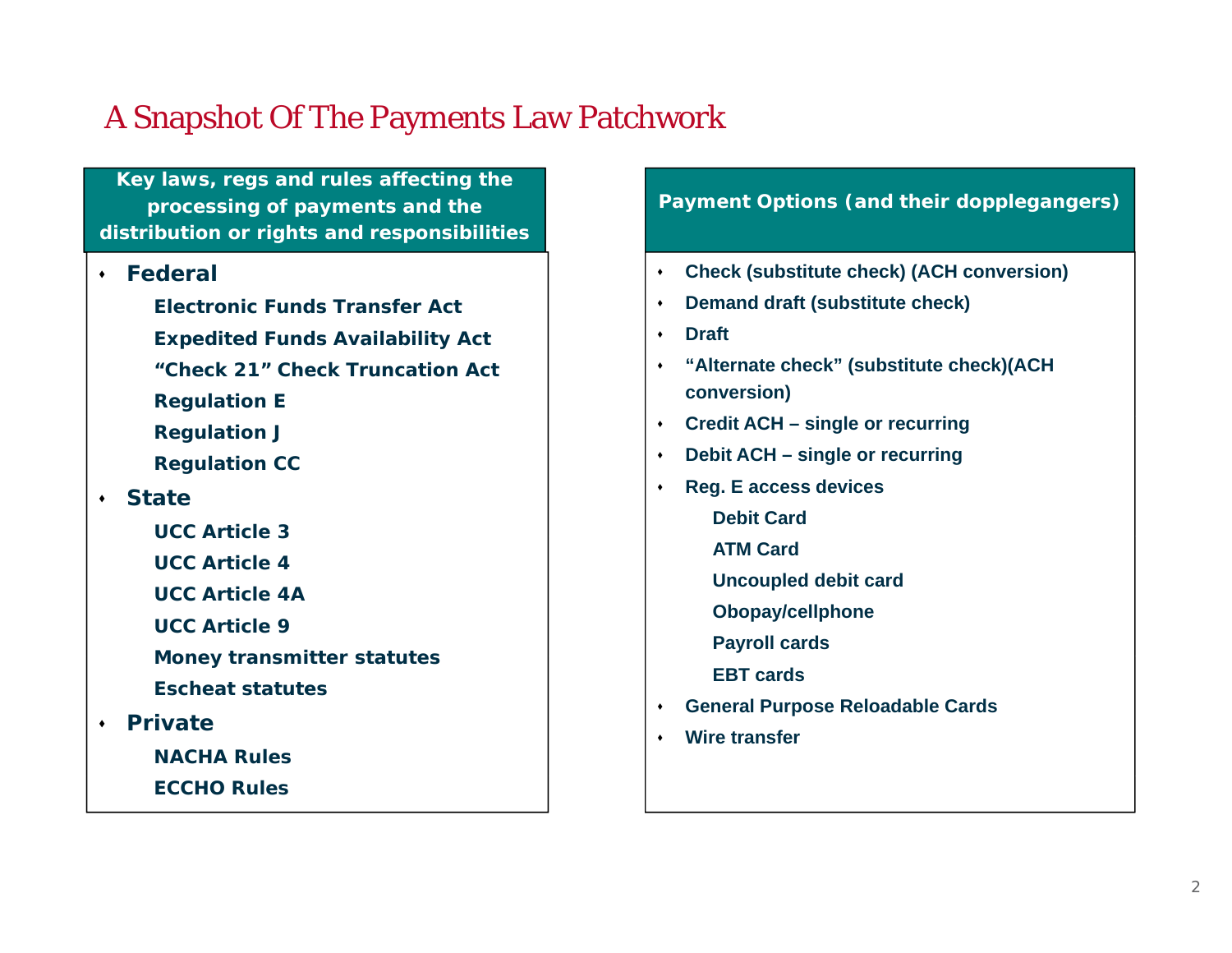# A Snapshot Of The Payments Law Patchwork – Using Paper Checks as an Illustration\*

| Parties to<br><b>Transaction</b>                | <b>Applicable Law</b><br><b>TRADITIONAL</b><br><b>PAPER CHECK</b>                   | Applicable Law -<br><b>ACH CHECK</b><br><b>CONVERSION</b>                                                                                                                                                       | Applicable Law -<br><b>CHECK IMAGE EXCHANGE</b>                                                                                                                                                                                                                                  |
|-------------------------------------------------|-------------------------------------------------------------------------------------|-----------------------------------------------------------------------------------------------------------------------------------------------------------------------------------------------------------------|----------------------------------------------------------------------------------------------------------------------------------------------------------------------------------------------------------------------------------------------------------------------------------|
| Payee and<br>Payor                              | <b>State Sales Law</b><br>Generally<br>UCC <sub>3</sub><br>Contract                 | <b>State Sales Law Generally</b><br>If Consumer transaction,<br>Regulation E - authorization<br>requirement only<br>NACHA Rules impose some<br>minimum standards on<br>merchant authorization from<br>customer. | <b>State Sales Law Generally</b><br>UCC <sub>3</sub><br>Check 21 (maybe; if substitute check<br>is imaged or if substitute check is<br>returned in an NSF situation, for<br>example)                                                                                             |
| Payee and<br><b>Payee's Bank</b><br>(ODFI/BOFD) | <b>Customer Agreement</b><br>UCC <sub>3</sub><br>and 4<br><b>EFAA/Regulation CC</b> | <b>Customer Agreement</b><br>NACHA Rules impose<br>minimum standard<br>requirements<br>on customer agreements. But<br>rules do not apply directly to<br>customer.                                               | Customer Agreement (may reference<br>UCC/check law)<br>UCC <sub>4</sub><br><b>EFAA/Regulation CC</b><br>Check 21 may apply if a substitute<br>check is involved<br>(For RDC where image is sent from<br>customer to bank, may also seek to<br>apply EFAA subpart B by agreement) |

\*Used with the permission of Stephanie Heller, Federal Reserve Bank of New York, and Thomas Fox, Schwartz & Ballen LLP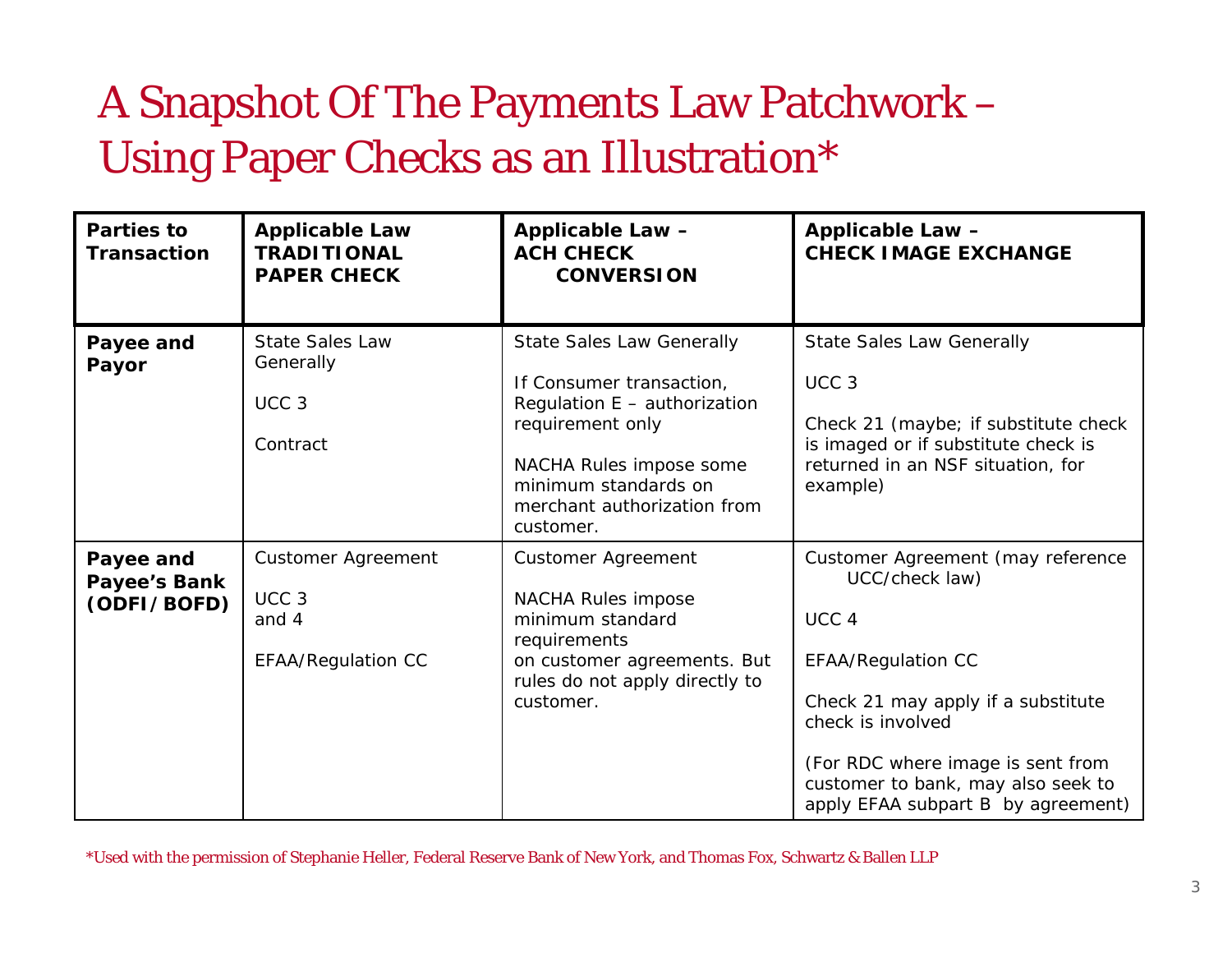# A Snapshot Of The Payments Law Patchwork – Using Paper Checks as an Illustration\*

| <b>Parties to</b><br><b>Transaction</b>                      | Applicable Law-<br><b>TRADITIONAL</b><br><b>PAPER CHECK</b>                                                                                                                      | Applicable Law -<br><b>ACH CHECK</b><br><b>CONVERSION</b>                                                                                                                                                                                                            | Applicable Law -<br><b>CHECK IMAGE EXCHANGE</b>                                                                                                                                                                                                                                                                                                             |
|--------------------------------------------------------------|----------------------------------------------------------------------------------------------------------------------------------------------------------------------------------|----------------------------------------------------------------------------------------------------------------------------------------------------------------------------------------------------------------------------------------------------------------------|-------------------------------------------------------------------------------------------------------------------------------------------------------------------------------------------------------------------------------------------------------------------------------------------------------------------------------------------------------------|
| <b>Payee's Bank To</b><br><b>Intermediary</b><br><b>Bank</b> | UCC 3 and 4<br><b>EFAA/Regulation CC</b><br>Paper Clearing<br><b>House Rules</b><br><b>Federal Reserve</b><br>Circular and<br>Regulation J<br>(only if FRB exchange)<br>Contract | N/A No<br>intermediary bank in ACH<br>processing.<br>There is an ACH Operator,<br>Operator not a party to<br>payment.<br>But Operator has rights<br>governed by NACHA Rules.<br>If over EPN, EPN rules<br>If over FedACH, Reserve Bank<br><b>Operating Circulars</b> | ECCHO Rules (if private sector<br>exchange by ECCHO members)<br>Private/correspondent exchange<br>agreements (non-ECCHO members<br>that exchange outside of Fed<br>exchange).<br>Federal Reserve Circular and<br>Regulation J (only if FRB exchange)<br>UCC <sub>4</sub><br>EFAA/Reg CC<br>Check 21/Regulation CC if substitute<br>check is involved at all |

\*Used with the permission of Stephanie Heller, Federal Reserve Bank of New York, and Thomas Fox, Schwartz & Ballen LLP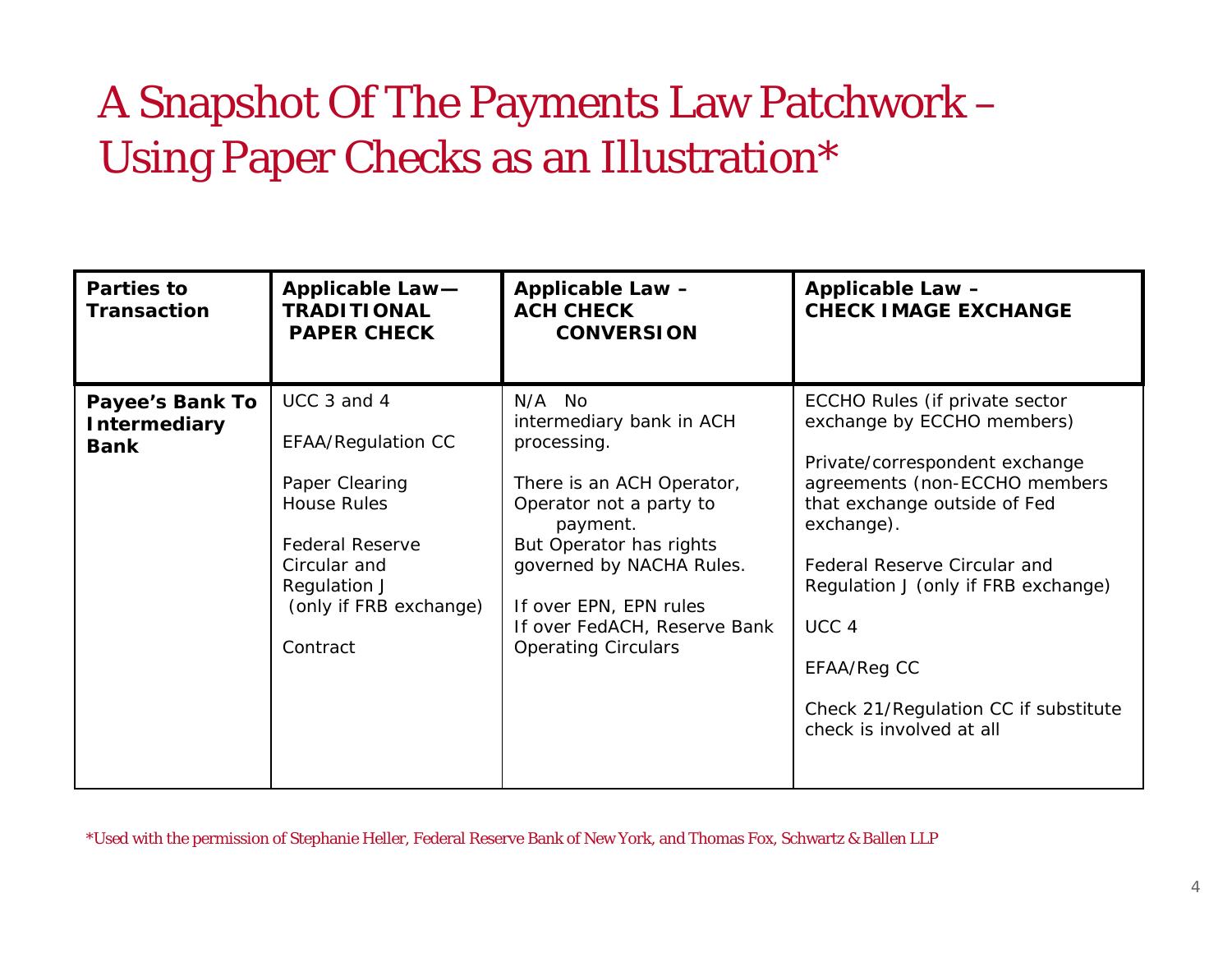# A Snapshot Of The Payments Law Patchwork – Using Paper Checks as an Illustration\*

| Parties to<br><b>Transaction</b>                                | <b>Applicable Law-</b><br><b>TRADITIONAL</b><br><b>PAPER CHECK</b>                                                                                                  | Applicable Law -<br><b>ACH CHECK CONVERSION</b>                                                                                              | Applicable Law -<br><b>CHECK IMAGE EXCHANGE</b>                                                                                  |
|-----------------------------------------------------------------|---------------------------------------------------------------------------------------------------------------------------------------------------------------------|----------------------------------------------------------------------------------------------------------------------------------------------|----------------------------------------------------------------------------------------------------------------------------------|
| <b>Intermediar</b><br>У<br><b>Bank to</b><br><b>Paying Bank</b> | UCC 3 and 4<br><b>EFAA/Regulation CC</b><br>Paper Clearing House Rules<br><b>Federal Reserve Circular</b><br>and Regulation J (only if<br>FRB exchange)<br>Contract | Same as box above                                                                                                                            | Same as above box.                                                                                                               |
| <b>Paying Bank</b><br>to Customer                               | UCC 3 and 4<br><b>EFAA/Regulation CC</b><br>Contract                                                                                                                | EFTA/Regulation E if consumer<br>Contract<br>NACHA Rules impose some<br>standards on RDFI relationship<br>with customer (example:<br>WSSUP). | <b>Customer Agreement</b><br>UCC 3 and 4<br><b>EFAA/Regulation CC</b><br>Check 21 may apply if a<br>substitute check is involved |

\*Used with the permission of Stephanie Heller, Federal Reserve Bank of New York, and Thomas Fox, Schwartz & Ballen LLP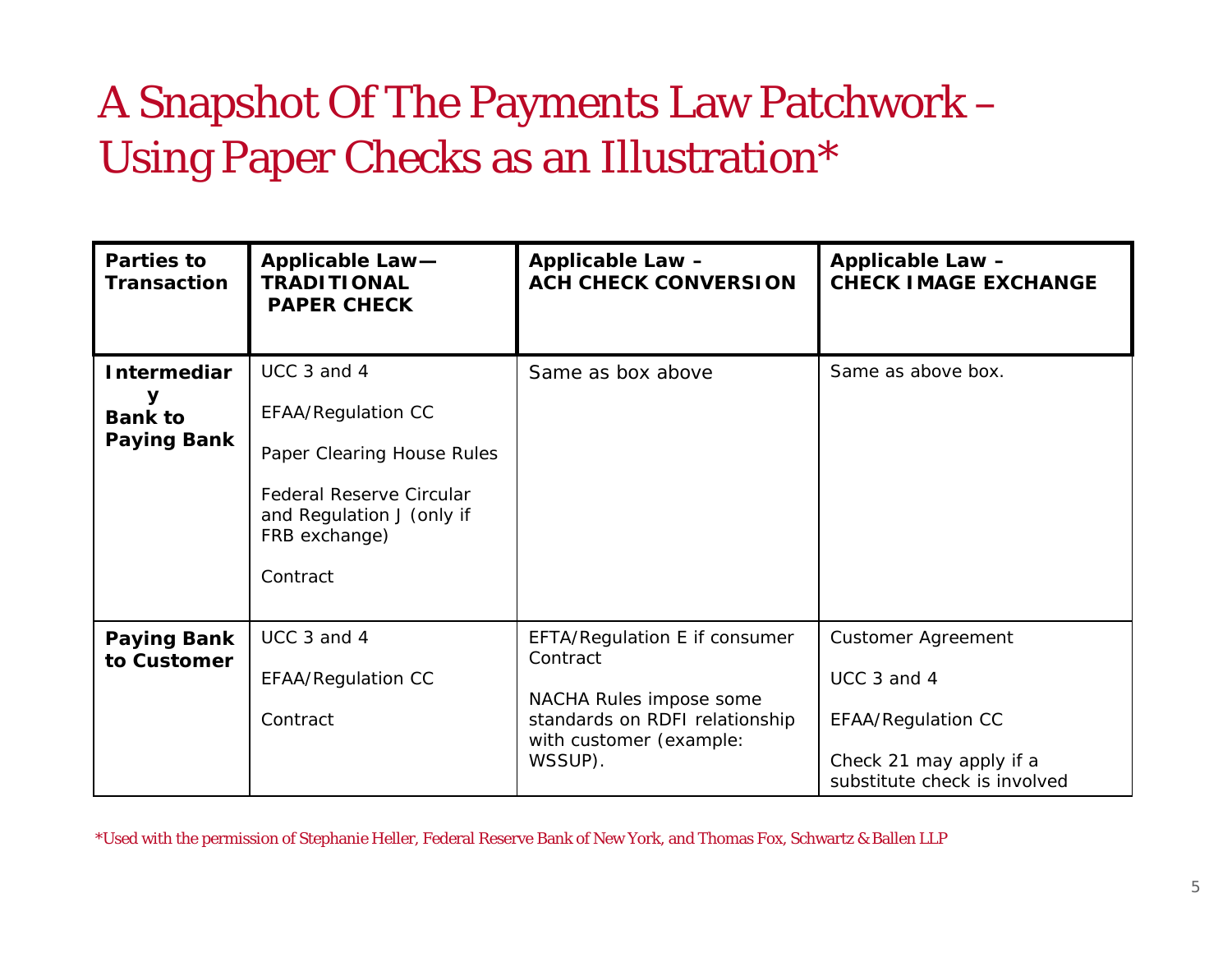### A Snapshot Of The Payments Law Patchwork

Challenges in our current payments system

- Consumers and small businesses have limited pre-presentation control over charges against their accounts – either how or when they are originated, or in what form they are presented.
- For some payment devices, the paying institution has no ability to distinguish an authorized charge from an unauthorized charge. Risk is managed through presentment warranties and time limits for challenges to the charge by account owners.
- The rights and responsibilities of the various parties to a payment transaction can vary significantly, depending on the form of the payment instruction or order that they issue, process or pay.
- What those rights and responsibilities are, and whether they may be varied by agreement, now sometimes depends on the form of the payment instruction or order *received* – regardless of what sort of payment instruction or order was originally *issued*.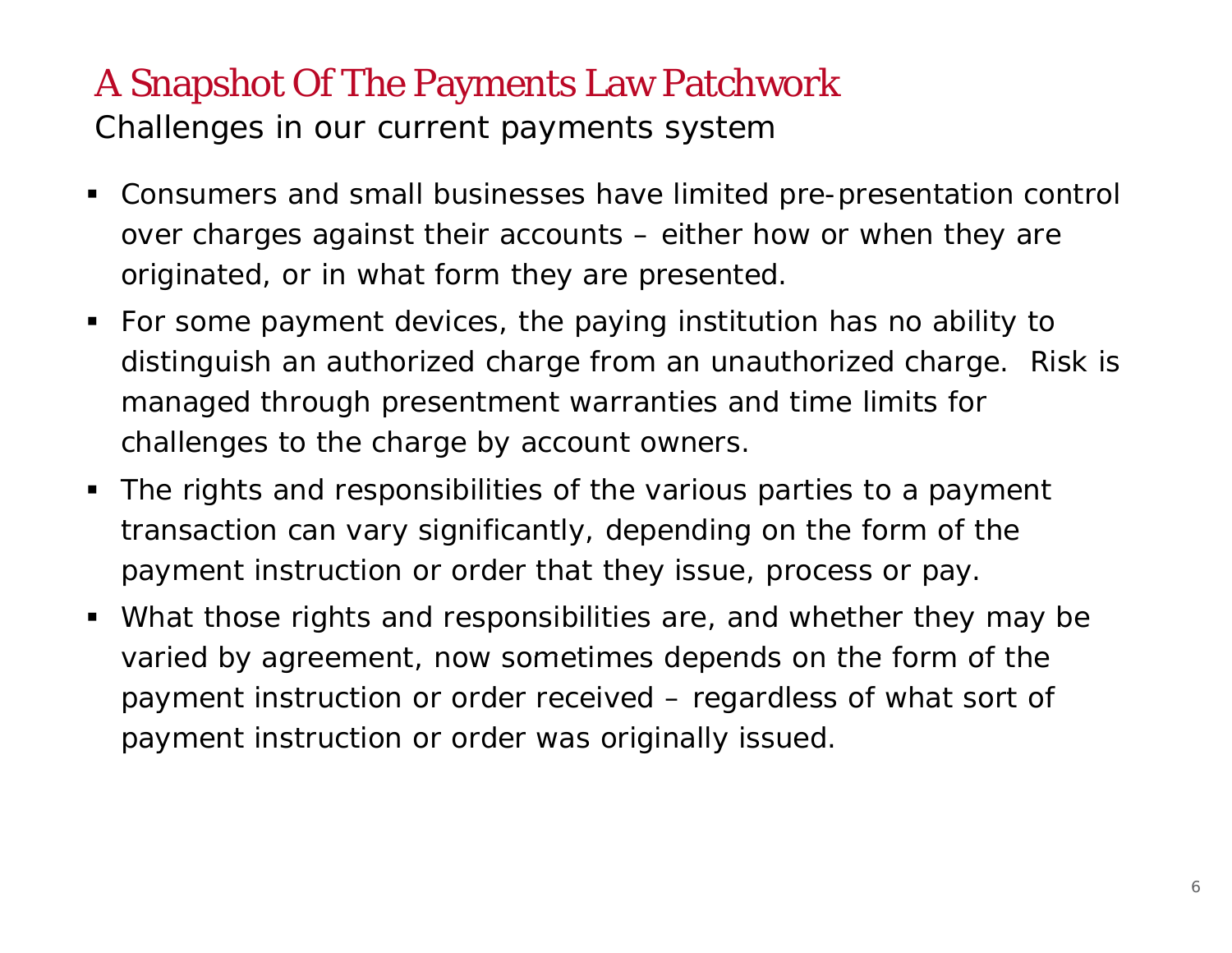# A Snapshot Of The Payments Law Patchwork

A partial list of current issues at 20,000 feet

- Presentment warranties vary, depending on channel or form of payment order/instruction sent or received. They may change in midtransaction as the form of the order/instruction changes
- Current notices to consumers of potential post-issuance changes in payment form, and the consequences of such a change, are sometimes challenging to deliver in a form that is both effective and informative.
- The proliferation of non-financial institutions participating in the payment process as intermediaries has:
	- Outpaced the definitions and distribution of rights and responsibilities in payment systems law,
	- Created confusion concerning the credit risk associated with these participants, and
	- Resulted in a confusing patchwork of state laws concerning the charging of fees and the application of escheat and money transmitter statues.
- The proliferation of electronic payment devices and systems has strained the definitions and structure of rights and responsibilities under existing law.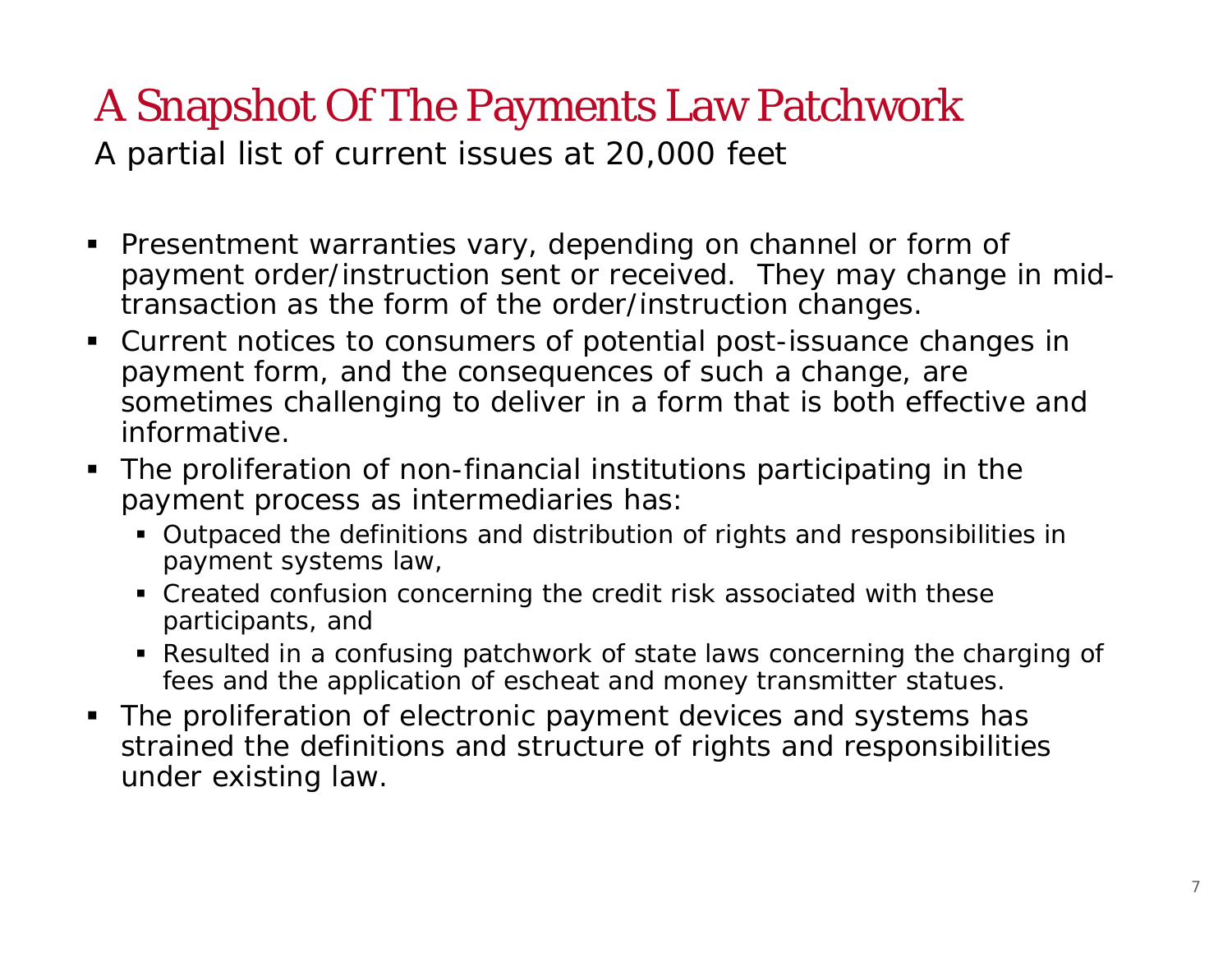### Drilling Down – Intermediary Risk in P2P Payments Past as Prologue

#### **PRECURSORS TO MODERN P2P**

- **Electronic P2P Products**
	- **DigiCash**
	- **Mondex Smart Cards**
	- **Others**
- **Chief Characteristics**
	- **Value "checked out" of financial system and stored on cards or special-purpose storage devices**
	- **P2P Payments Possible – Primarily In Person**
	- **Often Characterized as "Elect onic Cash""Electronic**

#### **RISK AND REGULATORY ANALYSIS**

- **Baxter Goes Ballistic**
- **ABA Initiative**
	- **Extensive analysis of risk and structural issues**
	- **Seminal Report – "A Lawyer's Take on the Electronic Purse" –Purse published in The Business Lawyer**
- **Federal Reserve Analysis – Application of Regulation E**
- **FinCen – Money Laundering Potential**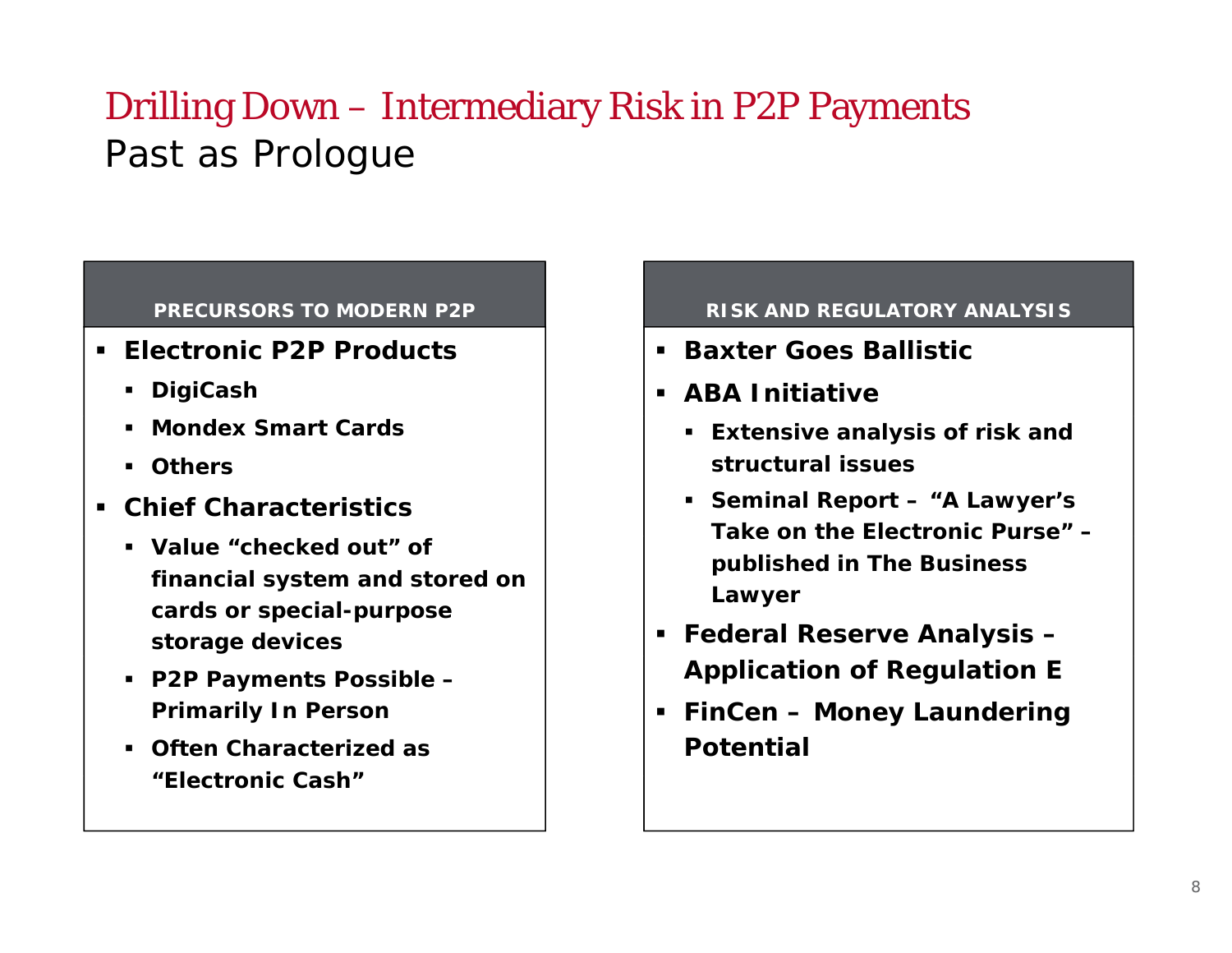## Drilling Down – Intermediary Risk in P2P Payments Ke y Lessons

- P2P Payments may be electronic, but they're not cash…
	- Until the value comes to rest in a financial institution account of the intended recipient, the right to receive payment is:
		- An unsecured debt obligation,
		- Owed by the issuer or intermediary who has promised to deliver the value.
	- P2P systems that include traceable, centralized records of the movement of value are, with respect to consumer transactions, subject to the protections of Regulation E – including
		- Right to disclosures,
		- Protection from unauthorized transactions, and
		- Right to periodic statements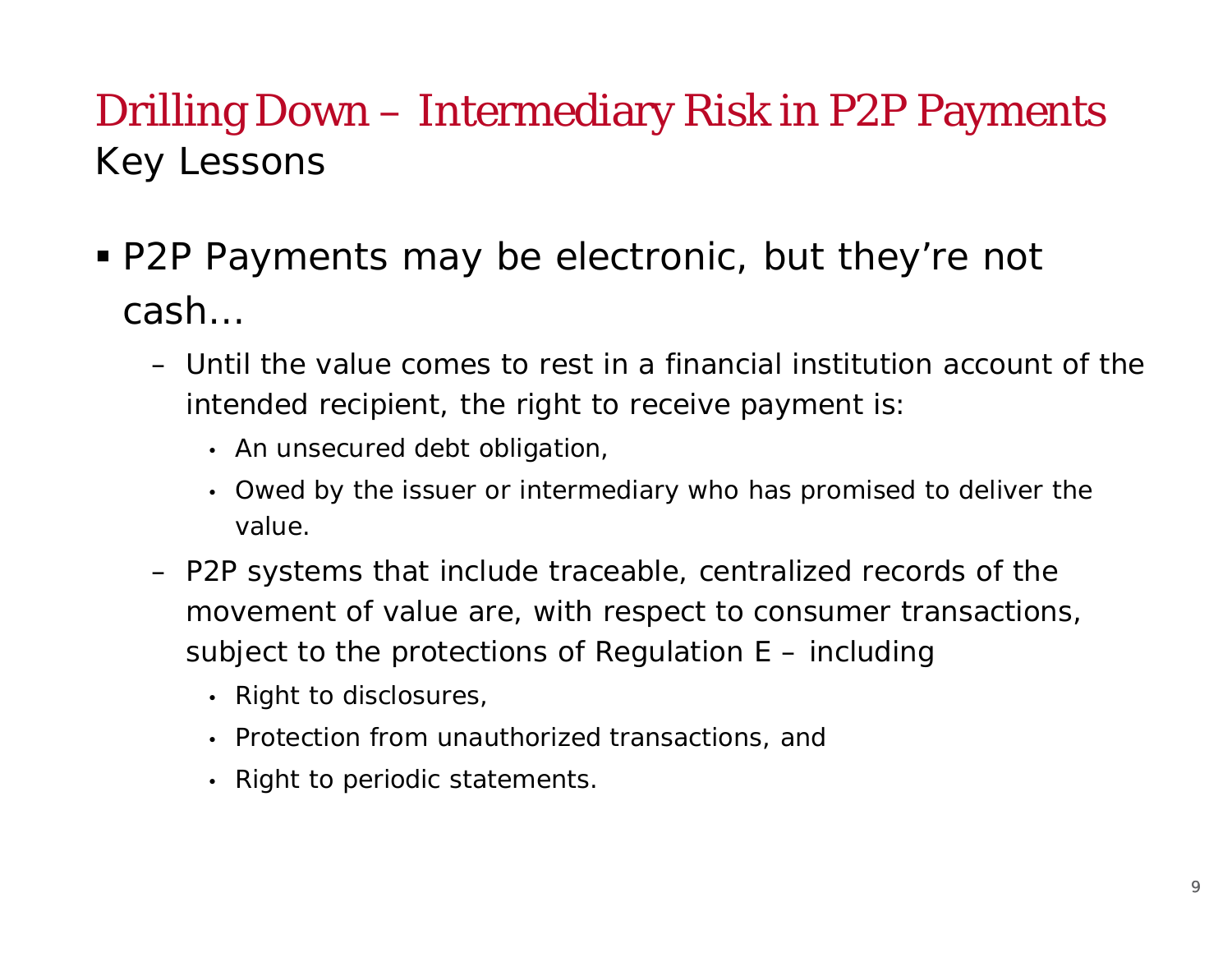### Drilling Down – Intermediary Risk in P2P Payments A Tale of Two Regulations

#### **Federal Deposit Insurance**

- **FDIC Insurance may apply to sub-accounts held by an insured depository institution**
	- **Account must be held in name of a fiduciar y for the principals**
- **Record-keeping requirements**
	- **Depository records must reflect the fiduciary relationship**
	- **Details of the relationship and sub-account interests of the principals must be maintained by depository or by the fiduciary**

#### **Regulation E**

- **Applies to "Accounts" held b y pp "Financial Institutions"**
- **"Financial Institution" means <sup>y</sup> pp any person "that directly or indirectly holds an account belonging to a consumer OR that issues an access device d ith t and agrees with a consumer o provide electronic funds transfer services."**
- **E** "Account" does not include an **account held by a financial institution under a bona fide trust a greement**